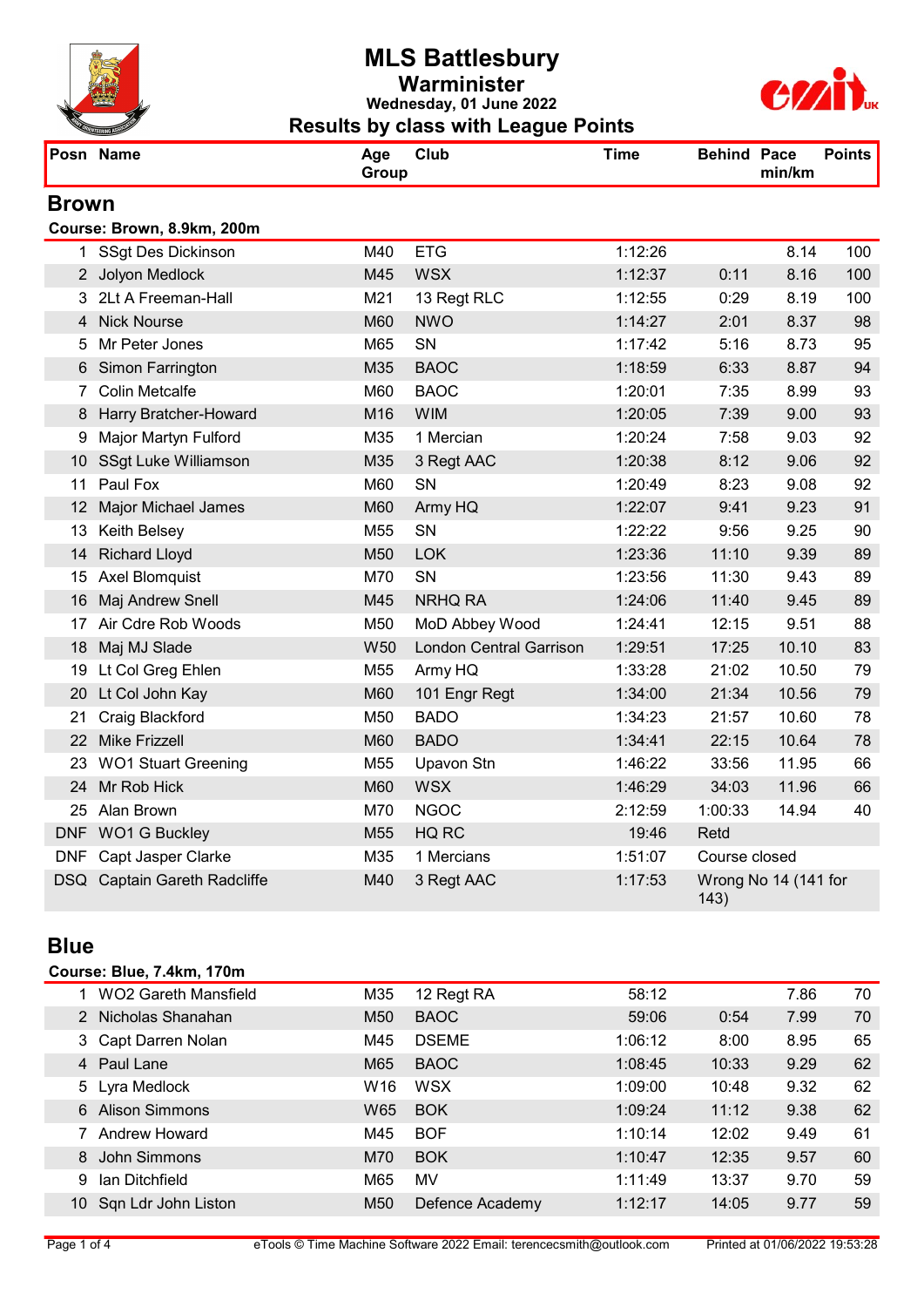

## MLS Battlesbury Warminister Wednesday, 01 June 2022 Results by class with League Points



|             | Posn Name                   | Age<br>Group    | Club            | <b>Time</b> | <b>Behind Pace</b> | min/km                    | <b>Points</b>  |
|-------------|-----------------------------|-----------------|-----------------|-------------|--------------------|---------------------------|----------------|
| <b>Blue</b> |                             |                 |                 |             |                    |                           |                |
|             | Course: Blue, 7.4km, 170m   |                 |                 |             |                    |                           |                |
|             | 11 Lt Col E Walsh           | M55             | HQ RC           | 1:16:17     | 18:05              | 10.31                     | 55             |
|             | 12 Gabi Shanahan            | W60             | <b>BAOC</b>     | 1:16:31     | 18:19              | 10.34                     | 55             |
| 13          | Lt Col Gary Sawyer          | M45             | Army HQ         | 1:17:03     | 18:51              | 10.41                     | 54             |
|             | 14 Karen French             | W <sub>55</sub> | <b>WIM</b>      | 1:17:30     | 19:18              | 10.47                     | 54             |
|             | 15 Ginny Hudson             | W60             | <b>NGOC</b>     | 1:17:32     | 19:20              | 10.48                     | 54             |
| 16          | SCpl Justin Aspland-Monger  | M45             | 13 Sigs         | 1:17:45     | 19:33              | 10.51                     | 53             |
| 17          | <b>Cat Edwardes</b>         | W <sub>50</sub> | <b>DEVON</b>    | 1:20:44     | 22:32              | 10.91                     | 50             |
|             | 18 Captain Laura Bettison   | W21             | Worthy Down Stn | 1:21:14     | 23:02              | 10.98                     | 50             |
|             | 19 Rowena Naile             | W <sub>55</sub> | <b>BAOC</b>     | 1:22:07     | 23:55              | 11.10                     | 49             |
|             | 20 Robin Smith              | M70             | SO              | 1:22:11     | 23:59              | 11.11                     | 49             |
| 21          | Vicky McCreadie             | W40             | 11 Sig Regt     | 1:22:19     | 24:07              | 11.12                     | 49             |
|             | 22 Joe House                | M65             | SO              | 1:24:25     | 26:13              | 11.41                     | 47             |
|             | 23 Lt Col Andrew Robertson  | M45             | Army HQ         | 1:24:40     | 26:28              | 11.44                     | 46             |
|             | 24 WO2 Carl Shackleton      | M40             | 1 Sig Regt      | 1:26:23     | 28:11              | 11.67                     | 45             |
|             | 25 Paul Oldfield            | M65             | <b>BAOC</b>     | 1:31:18     | 33:06              | 12.34                     | 40             |
| 26          | <b>Christopher Branford</b> | M75             | <b>WIM</b>      | 1:32:09     | 33:57              | 12.45                     | 39             |
|             | 27 Helen Kelsey             | W65             | <b>BOK</b>      | 1:32:40     | 34:28              | 12.52                     | 38             |
| 28          | Laurence Gossage            | M70             | <b>BOK</b>      | 1:33:56     | 35:44              | 12.69                     | 37             |
| 29.         | Paul Oates                  | M70             | <b>DFOK</b>     | 1:34:56     | 36:44              | 12.83                     | 36             |
|             | 30 Trevor Griffiths         | M70             | <b>BOK</b>      | 1:41:30     | 43:18              | 13.72                     | 30             |
| 31          | Mr Christopher Moon         | M70             | <b>BOK</b>      | 1:44:35     | 46:23              | 14.13                     | 27             |
|             | 32 SSgt Daniel Hitchen      | M35             | 1 Regt AAC      | 1:44:46     | 46:34              | 14.16                     | 26             |
| 33          | Cpl Nauraj Gurung           | M21             | 9 Regt RLC      | 1:45:16     | 47:04              | 14.23                     | 26             |
| 34          | <b>Nigel Clemens</b>        | M55             | <b>SLOW</b>     | 1:46:27     | 48:15              | 14.39                     | 25             |
|             | 35 Mr Tom Mills             | M75             | <b>NGOC</b>     | 1:49:03     | 50:51              | 14.74                     | 22             |
|             | 36 Matthew Knipe            | M55             | QO              | 2:08:57     | 1:10:45            | 17.43                     | $\overline{2}$ |
|             | DNF Col T Ridgeway          | M55             | Army HQ         | 1:05:50     | Retd               |                           |                |
|             | DSQ WO1 Stuart McCreadie    | M40             | <b>IND</b>      | 1:19:25     |                    | Missed No 29 (184)        |                |
|             | DSQ Jackie Hallett          | W65             | <b>BOK</b>      | 1:31:50     |                    | Missed No 30 (152)        |                |
|             | DSQ WO2 Diane Mitson        | W45             | 9 Regt RLC      | 1:32:10     |                    | Wrong No 15 (148 for 150) |                |

# Short Green

#### Course: Short Green, 4.1km, 80m

|   | 1 Sgt Hazell                   | M45             | 19 Regt RA   | 34:06 |      | 8.32  | 50 |
|---|--------------------------------|-----------------|--------------|-------|------|-------|----|
|   | 2 Major Lisa Butterworth       | W35             | Army HQ      | 34:16 | 0:10 | 8.36  | 50 |
|   | 3 Grace French                 | W <sub>16</sub> | <b>WIM</b>   | 35:02 | 0:56 | 8.54  | 49 |
|   | 4 Charlotte Slade              | W14             | <b>SN</b>    | 37:20 | 3:14 | 9.11  | 47 |
|   | 5 Chris Barrington Brown       | M60             | <b>BAOC</b>  | 38:30 | 4:24 | 9.39  | 46 |
|   | 6 Steve Beverley               | M70             | <b>SARUM</b> | 39:44 | 5:38 | 9.69  | 45 |
|   | Stephen Jackson                | M65             | <b>NWO</b>   | 41:53 | 7:47 | 10.22 | 43 |
| 8 | <b>WO2 Elaine OHara-Styles</b> | W40             | HQ AMS       | 43:00 | 8:54 | 10.49 | 41 |
| 9 | <b>Richard Rae</b>             | M75             | <b>BKO</b>   | 43:43 | 9:37 | 10.66 | 41 |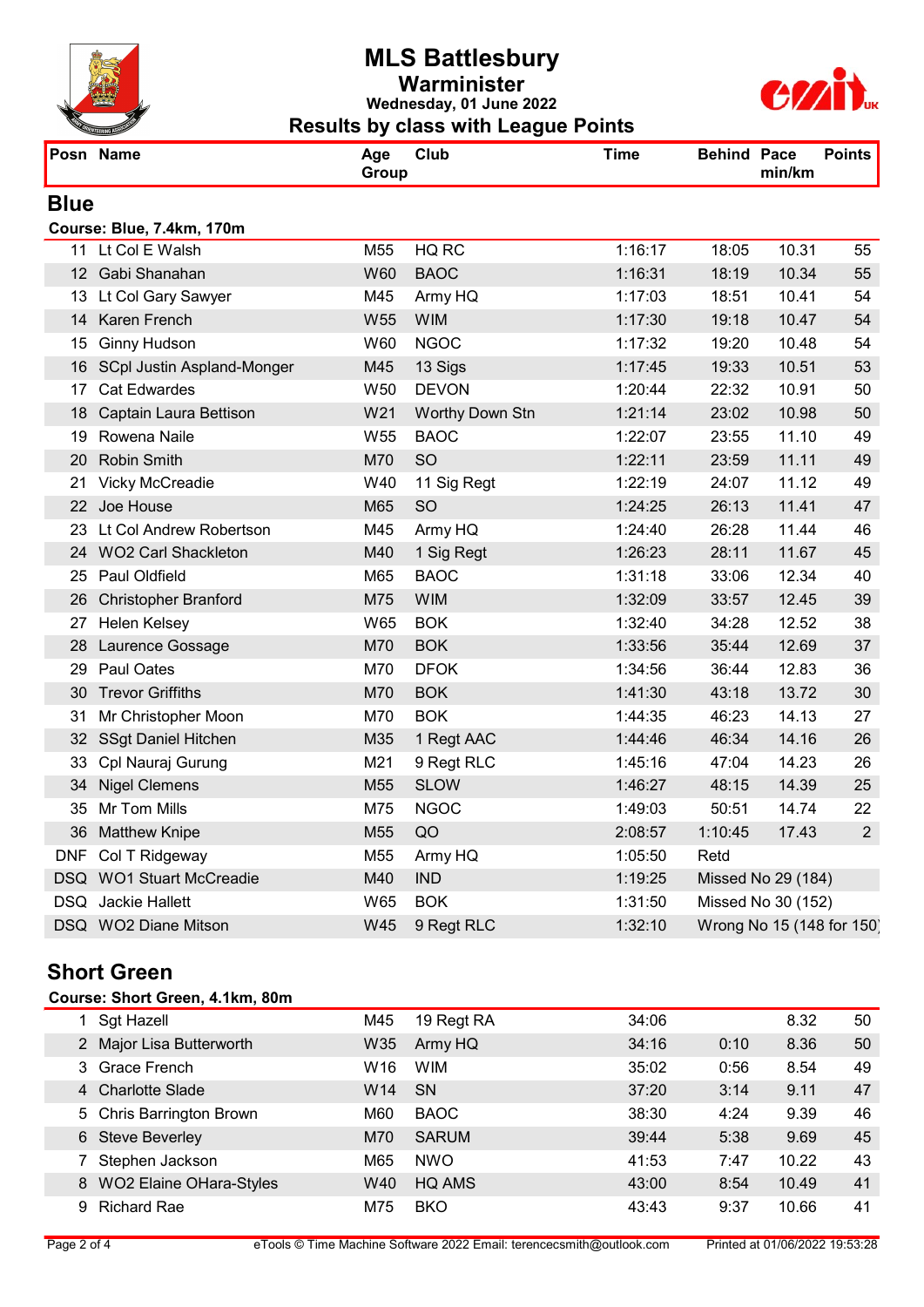

## MLS Battlesbury Warminister Wednesday, 01 June 2022 Results by class with League Points



|                   | Posn Name                       | Age<br>Group    | Club              | <b>Time</b> | <b>Behind Pace</b> | min/km | <b>Points</b> |
|-------------------|---------------------------------|-----------------|-------------------|-------------|--------------------|--------|---------------|
|                   | <b>Short Green</b>              |                 |                   |             |                    |        |               |
|                   | Course: Short Green, 4.1km, 80m |                 |                   |             |                    |        |               |
|                   | 10 Jim Graham                   | M70             | <b>WIM</b>        | 43:53       | 9:47               | 10.70  | 41            |
| 11                | David Battison                  | M75             | <b>SARUM</b>      | 44:43       | 10:37              | 10.91  | 40            |
| $12 \overline{ }$ | Ian Tait                        | M70             | <b>SARUM</b>      | 45:28       | 11:22              | 11.09  | 39            |
| 13                | Jane Blackford                  | W <sub>50</sub> | <b>BADO</b>       | 45:48       | 11:42              | 11.17  | 39            |
| 14                | David Hanstock                  | M65             | <b>BOK</b>        | 48:19       | 14:13              | 11.78  | 36            |
| 15                | WO1 Karen OHara-Styles MBE      | W45             | <b>Upavon Stn</b> | 48:35       | 14:29              | 11.85  | 36            |
| 16                | <b>Julie Astin</b>              | W65             | <b>WSX</b>        | 49:02       | 14:56              | 11.96  | 35            |
| 17                | <b>Martin Cross</b>             | M75             | <b>WIM</b>        | 49:17       | 15:11              | 12.02  | 35            |
| 18                | Fiona Hanstock                  | <b>W65</b>      | <b>BOK</b>        | 49:44       | 15:38              | 12.13  | 35            |
| 19                | Sue Hands                       | W70             | <b>WIM</b>        | 51:08       | 17:02              | 12.47  | 33            |
| 20                | Di Turner                       | <b>W70</b>      | <b>SO</b>         | 51:17       | 17:11              | 12.51  | 33            |
| 21                | <b>Nigel Britton</b>            | M70             | <b>JOK</b>        | 53:00       | 18:54              | 12.93  | 31            |
| 22                | Jerry Newcombe                  | M65             | <b>BOF</b>        | 58:03       | 23:57              | 14.16  | 26            |
| 23                | <b>Denise Mullins</b>           | W70             | <b>SARUM</b>      | 58:45       | 24:39              | 14.33  | 26            |
|                   | =24 Francis Mansfield           | M <sub>10</sub> | <b>BAOC</b>       | 59:29       | 25:23              | 14.51  | 25            |
| $= 24$            | <b>Barnes Dickinson</b>         | M <sub>10</sub> | <b>BAOC</b>       | 59:29       | 25:23              | 14.51  | 25            |
| 26                | Sheila Gold                     | <b>W65</b>      | <b>WSX</b>        | 1:04:47     | 30:41              | 15.80  | 20            |
| 27                | <b>Ruth Rhodes</b>              | W80             | <b>SO</b>         | 1:06:28     | 32:22              | 16.21  | 18            |
| 28                | Liz Yeadon                      | W75             | <b>SARUM</b>      | 1:09:27     | 35:21              | 16.94  | 15            |
| 29                | <b>Gillian Cross</b>            | W75             | <b>WIM</b>        | 1:11:19     | 37:13              | 17.39  | 13            |
| 30                | Daniele Fawkner-Corbett         | W70             | <b>BOK</b>        | 1:21:21     | 47:15              | 19.84  | 3             |

# Light Green

#### Course: Light Green, 5.2km, 150m

|                 | Sgt Kyle Jamieson             | M35             | 26 Regt RA   | 49:26   |       | 9.51  | 50 |
|-----------------|-------------------------------|-----------------|--------------|---------|-------|-------|----|
|                 | <b>WO2 Adam Townsend</b>      | M40             | 1 Mercian    | 51:46   | 2:20  | 9.96  | 50 |
|                 | Alan Jones<br>3               | M55             | <b>BKO</b>   | 56:42   | 7:16  | 10.90 | 46 |
|                 | Monty Bratcher-Howard<br>4    | M14             | <b>WIM</b>   | 1:01:52 | 12:26 | 11.90 | 41 |
|                 | Mike Turner<br>5              | M70             | SO           | 1:03:32 | 14:06 | 12.22 | 39 |
| 6               | <b>Neil Fraser</b>            | M60             | <b>NWO</b>   | 1:05:25 | 15:59 | 12.58 | 37 |
|                 | Emma Mansfield                | W35             | <b>BAOC</b>  | 1:06:51 | 17:25 | 12.86 | 36 |
|                 | <b>David Mullins</b><br>8     | M70             | <b>SARUM</b> | 1:07:54 | 18:28 | 13.06 | 35 |
| 9               | Philip Gristwood              | M70             | MV           | 1:08:34 | 19:08 | 13.19 | 34 |
| 10              | <b>Philip Fawkner-Corbett</b> | M70             | <b>BOK</b>   | 1:10:06 | 20:40 | 13.48 | 33 |
| 11              | <b>Eskarina Medlock</b>       | W14             | <b>WSX</b>   | 1:11:33 | 22:07 | 13.76 | 31 |
| 12 <sup>°</sup> | <b>Katherine Pike</b>         | W <sub>55</sub> | <b>WIM</b>   | 1:16:13 | 26:47 | 14.66 | 26 |
| 13              | Cpl Marcus Meakin             | M21             | 1 Mercian    | 1:16:14 | 26:48 | 14.66 | 26 |
| 14              | Kim Liggett                   | W60             | <b>NGOC</b>  | 1:20:35 | 31:09 | 15.50 | 22 |
| 15              | Chic Young                    | M65             | <b>SARUM</b> | 1:24:08 | 34:42 | 16.18 | 18 |
| 16              | <b>Mike Elliot</b>            | M70             | <b>MV</b>    | 1:29:55 | 40:29 | 17.29 | 13 |
| 17              | Mike Forrest                  | M65             | <b>BOK</b>   | 1:34:52 | 45:26 | 18.24 | 8  |
|                 |                               |                 |              |         |       |       |    |